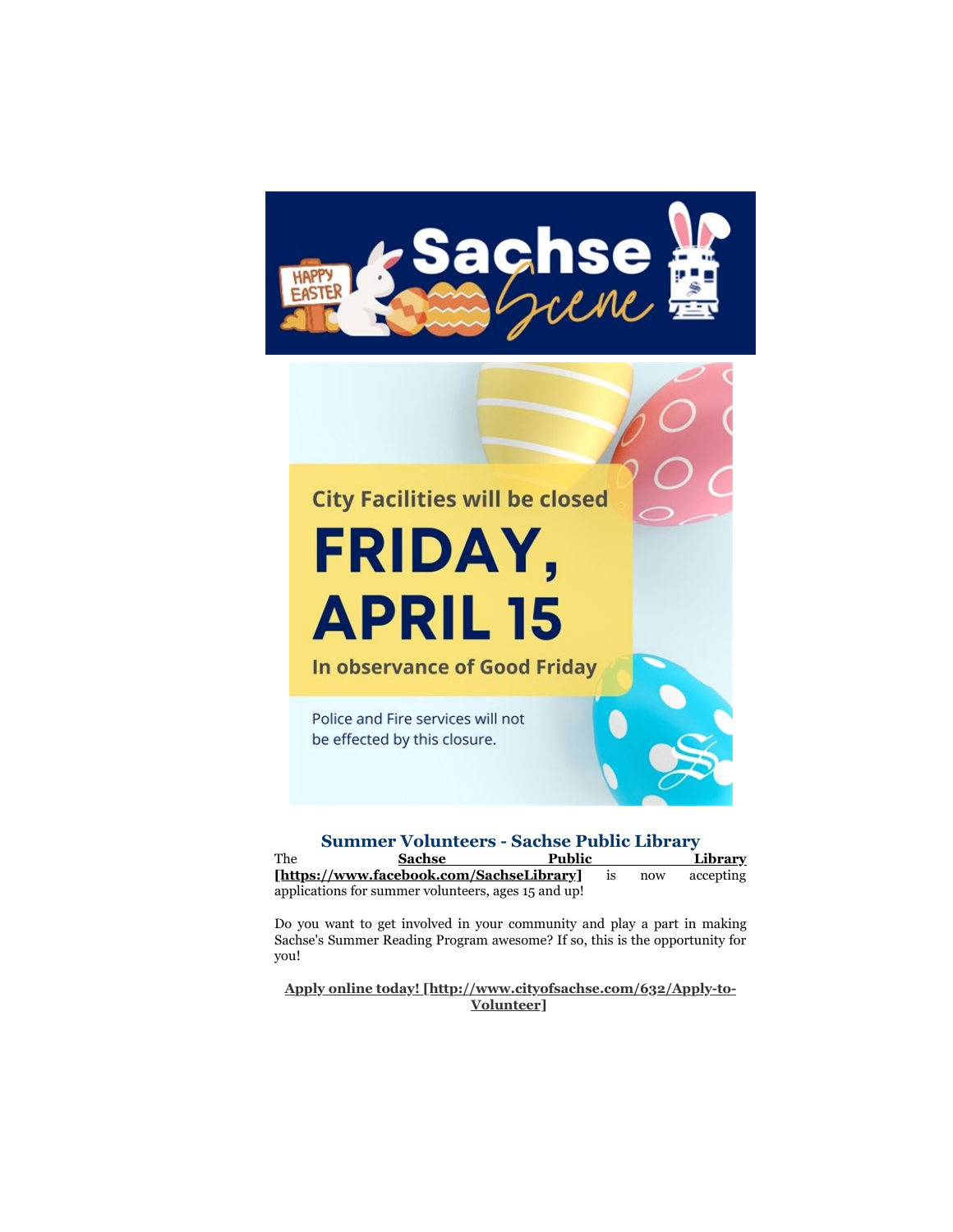

## **SPL Plant Swap**

Join the Sachse Public Library for their FREE **Plant Swap** on **Saturday, April 23!**

Bring the plants you would like to swap in containers you can give away, and bring home a new plant baby or two! Usable cuttings are acceptable, as well as potted cuttings or full size specimens.

If you would like to participate, please bring a plant(s) to swap. Plan to arrive between 10:30 and 11 a.m. to bring in your plants for set-up. With weather permitting, set-up will be outside near the library meeting room and swapping will begin at 11 a.m.!

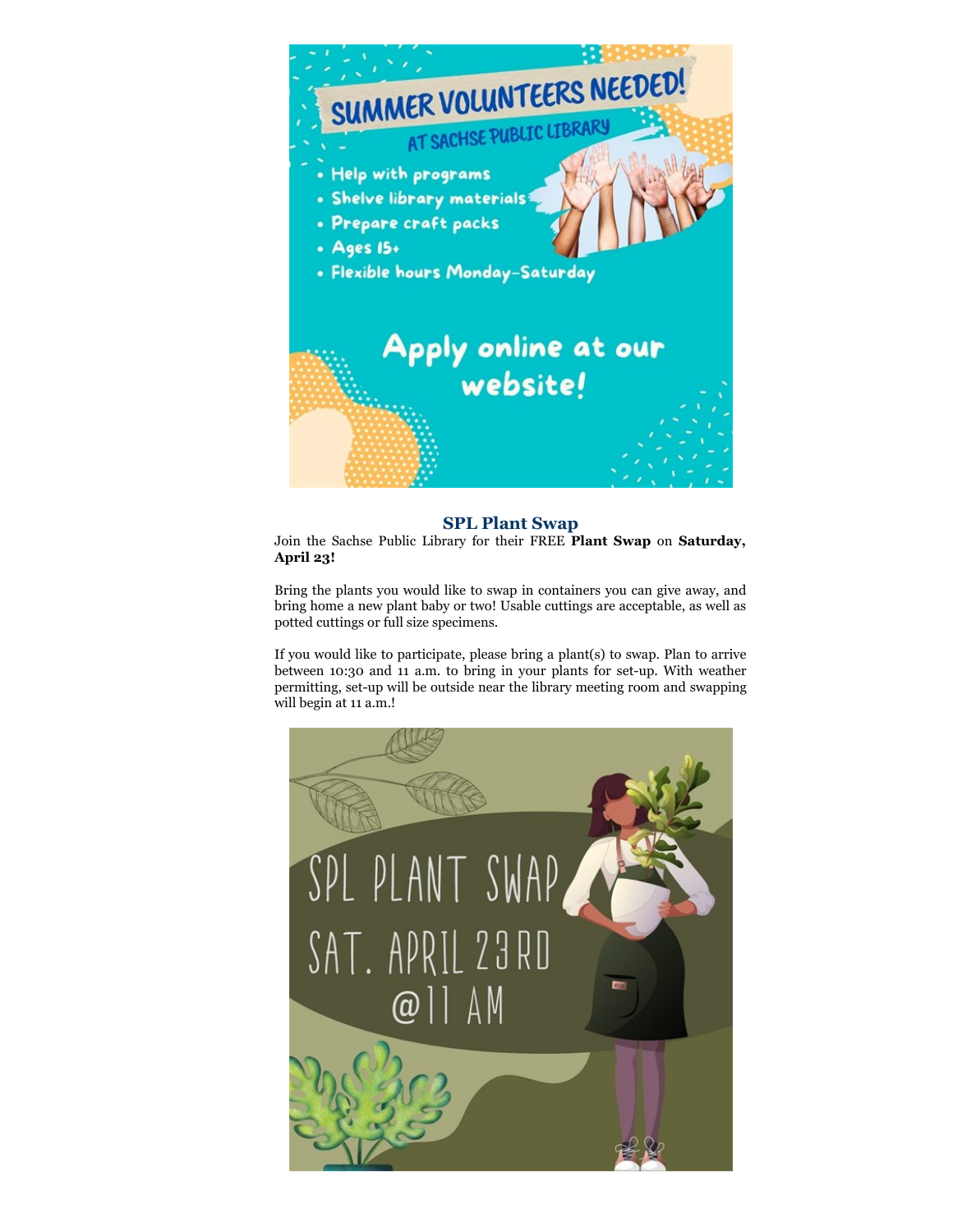## **Cops and Campers Registration Now Open!**

The Cops and Campers youth summer camp is FREE to all students selected, and includes activities, games, and age appropriate lessons. Each weekly camp will feature guest speakers and a field trip. The camps are run by the School Resource Officers from the Sachse Police Department in conjunction with select high school students and VIPS

This years camp dates will be as follows. June 13-17 (Elementary Only), June 20-June 24 (Elementary and Middle School), and June 27-July 1 (Elementary and Middle School).

## **[Register today! \[http://www.cityofsachse.com/491/Cops](http://www.cityofsachse.com/491/Cops-and-Campers)and-Campers]**



#### **Sachse Citizens Fire Academy - Class #1**

Sachse Fire-Rescue are now accepting applications for the first Sachse Citizens Fire Academy (SCFA) Class!

**REGISTER TODAY! [\[https://www.cityofsachse.com/758/Sachse-](https://www.cityofsachse.com/758/Sachse-Citizens-Fire-Academy)Citizens-Fire-Academy]**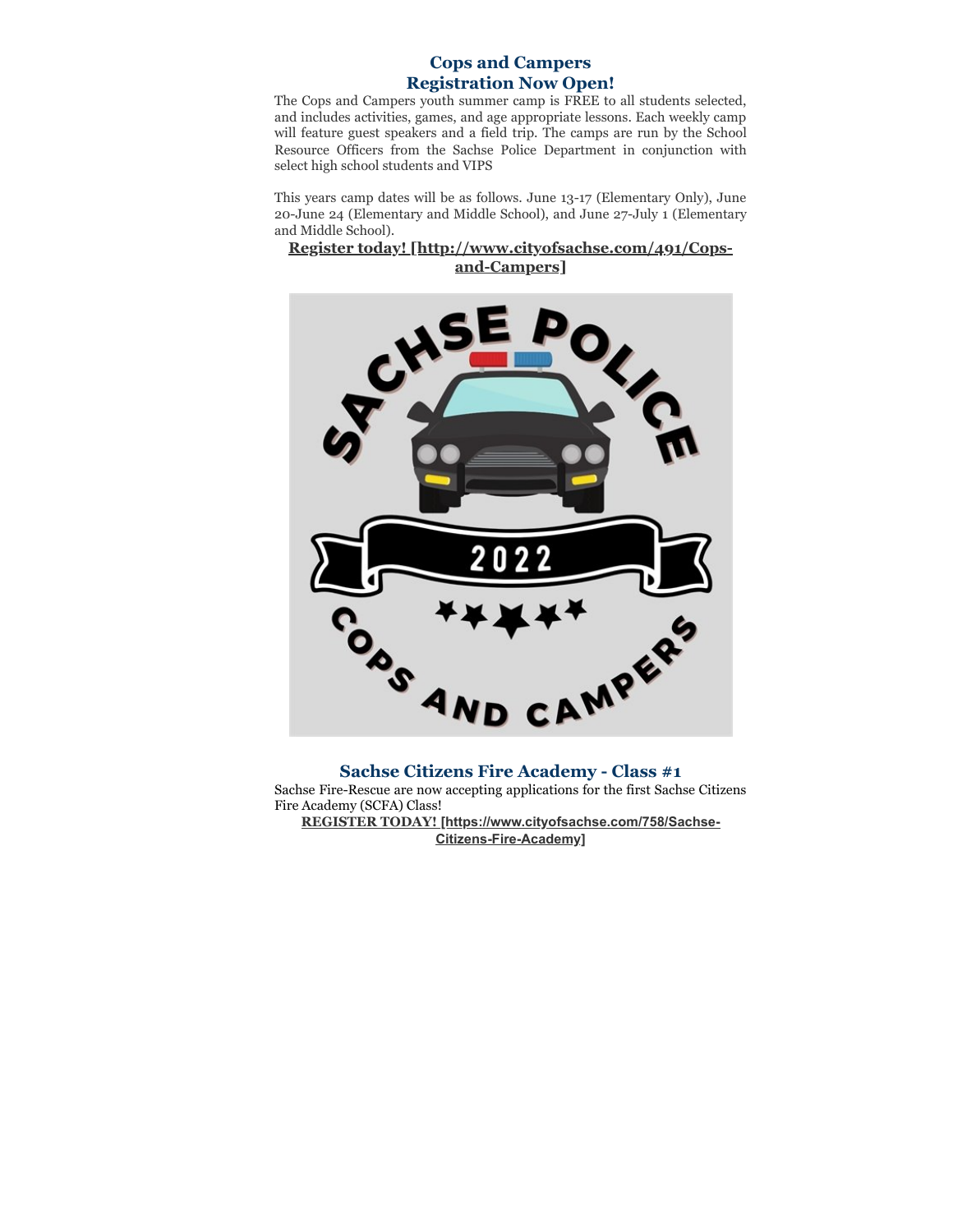

## **Spring X-treme Green Event**

Join us as the City of Sachse and Community Waste Disposal host the spring Xtreme Green event. Stop by the Municipal Complex *(3815 Sachse Road)* on Saturday, May 21 from 8 a.m. to 1 p.m. to dispose of the following items:

- Electronic Waste (extra cost for CRTs)
- Bulk Trash
- Cardboard
- Household Hazardous Waste
- Appliances
- Tires (no rims)
- Trees and Yard Waste
- Document Shredding

#### This event is for **Sachse residents only**.

A Sachse utility bill/valid driver's license with Sachse address will be required.

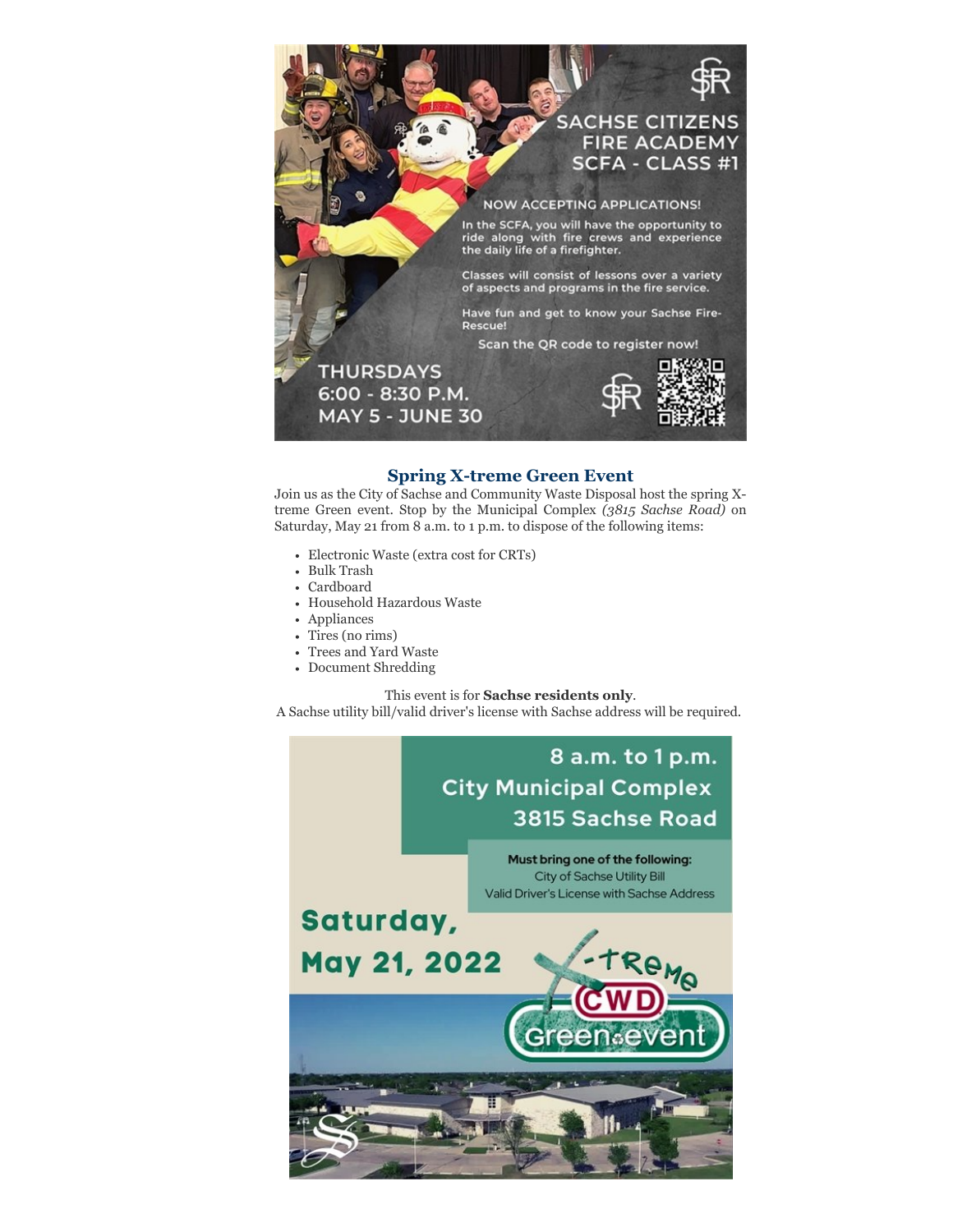## **Charter Review Commission - Meeting #3**

All information regarding these meetings and processes can be found on the dedicated website **here [\[https://www.cityofsachse.com/755/Charter-](https://www.cityofsachse.com/755/Charter-Review-Commission)Review-Commission]**. These meeting are open to the public, and resident input is always encouraged. The recording of the meeting held on April 7 is now available.

If you should have any questions pertaining to the Charter Review, please email us at the dedicated email address, **crcquestions@cityofsachse.com [\[mailto:crcquestions@cityofsachse.com\]](mailto:crcquestions@cityofsachse.com)**.



**Summer Sports Camps [Sign up today!](https://anc.apm.activecommunities.com/cityofsachse/home?onlineSiteId=0&from_original_cui=true)**

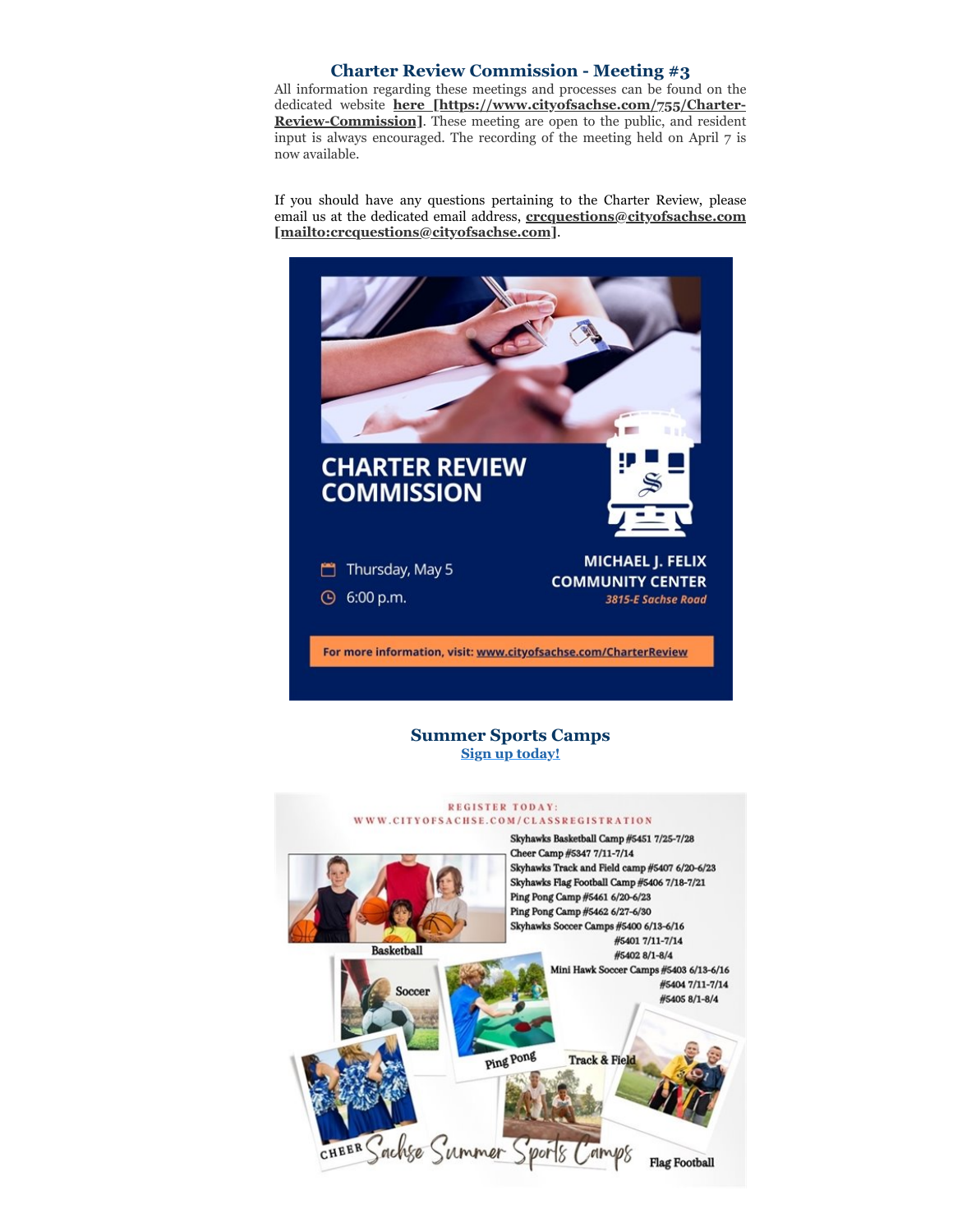## **Arbor Day Jubilee: Team Up & Clean Up**

On Saturday, April 23, help us celebrate Sachse's 14th annual Arbor Day and join other volunteers throughout the city to help clean and beautify our community in recognition of the Great American Cleanup. Register your family, group, church, business or as an individual **here! [\[https://www.cityofsachse.com/FormCenter/Parks-Recreation-](https://www.cityofsachse.com/FormCenter/Parks-Recreation-3/April-23-2022-Arbor-Day-Jubilee-Team-Up--36)3/April-23-2022-Arbor-Day-Jubilee-Team-Up--36]**





**Please note: there will not be a Council workshop on April 18 and the regular meeting will begin at 6:30 p.m.**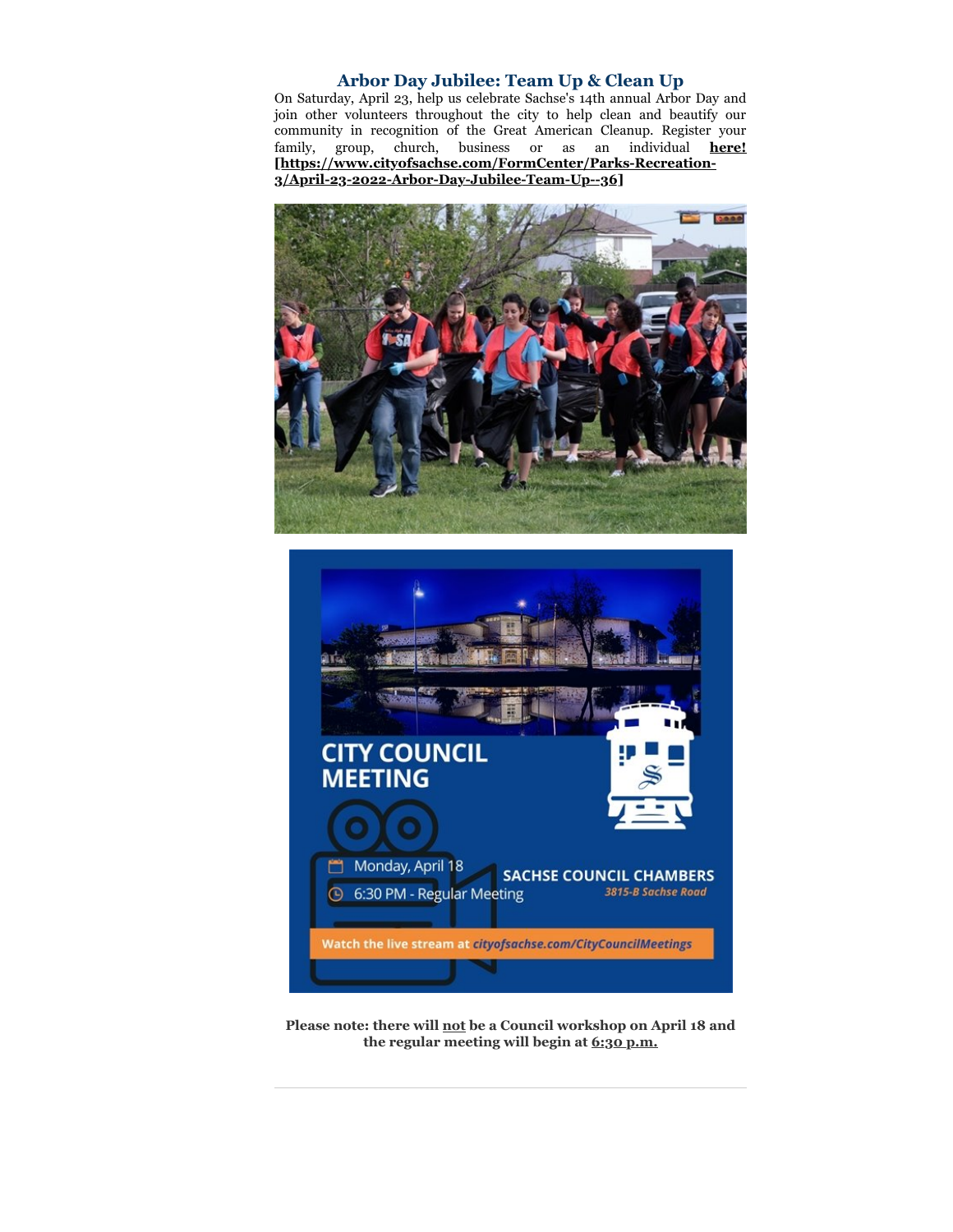

#### **CWD Map**

As a reminder, some residences may see a change in their bulk/brush collection schedule. Direct notification was sent to those affected (a specific area in Woodbridge West), so **if you have not been contacted, your route has not changed.**

Please see the map below for clarification, or check out the interactive map **[here \[http://ow.ly/uL5o50Hs3mO\]](http://ow.ly/uL5o50Hs3mO)**.



# **Discover Your Bulk & Brush Collection Day**

The City has new times to set out your bulk trash and brush collection. Bulk trash needs to be placed out no earlier than 48 hours prior to your scheduled collection day. What about brush? It goes out on the Saturday prior to your collection day.

#### **Please Note: no more than 6 cubic yards of brush/bulk are allowed to be out on the curb at one time.**

Not sure about your collection day? Check the interactive map on our bulk trash webpage: www.cityofsachse.com/bulktrash [https://gcc02.safelinks.protection.outlook.com/?

[url=http%3A%2F%2Fwww.cityofsachse.com%2Fbulktrash%3Ffbclid%3DIwAR](https://gcc02.safelinks.protection.outlook.com/?url=http%3A%2F%2Fwww.cityofsachse.com%2Fbulktrash%3Ffbclid%3DIwAR0zFingZEmaMqflcJpTx6XjtCKzj2Uxqk1OM04PUeiF7Ff1ebnjvuEt9Uo&data=02%7C01%7Cmbartram%40cityofsachse.com%7Cd295fd1310354e67f3a908d83a699628%7C2a2b11936d0c45a9ae5a7c6641125792%7C0%7C0%7C637323572462517452&sdata=W%2BpvX4%2BsQ4As1D%2B98Ycq4IPbvZZ32o1mphRxogfwFoA%3D&reserved=0) 0zFingZEmaMqflcJpTx6XjtCKzj2Uxqk1OM04PUeiF7Ff1ebnjvuEt9Uo&data=0 2%7C01%7Cmbartram%40cityofsachse.com%7Cd295fd1310354e67f3a908d83 a699628%7C2a2b11936d0c45a9ae5a7c6641125792%7C0%7C0%7C637323572